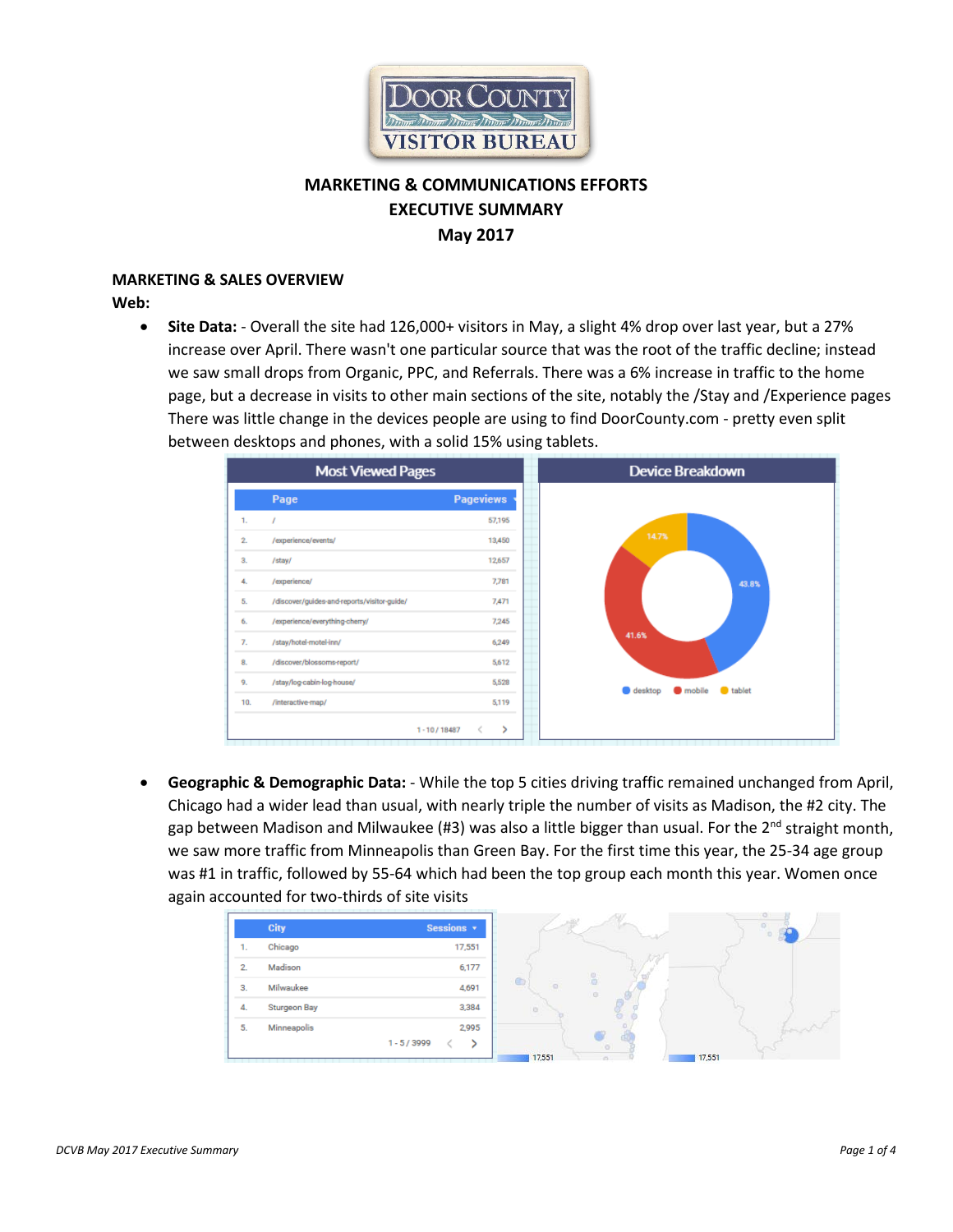• **Organic Search Data:** There were over 72,000 sessions originating from Organic Search in May. That's a solid 38% gain over April, but it is a 6% drop compared to May '16 Google was responsible for 86% of organic traffic, with Bing and Yahoo driving the remaining 14%. Most of the top organic search queries that led to clicks again contained "Door County", with a few exceptions: "Dorchester Sturgeon Bay", "Washington Island Chamber of Commerce", "Bailey's Harbor Marina" (which is almost always a top search), and "Sugar Creek County Park".

#### **EMarketing:**

In May we once again set new highs for the year in terms of opens, open rate, and click-through rate .Out of 190,445 successful deliveries, we had just under 42,000 total opens from the original and remail, which equated to a 22.1% open rate. We also had over 5,600 total clicks, with overall click-through rate coming in at 2.97%. We tested 2 different subject lines on the May newsletter and we saw better open and clickthrough rates with "Explore the Perilous History of Death's Door" than the alternative, "See the Stories that have Shaped Door County and Make Your Own". Later this month we will have our summer seasonal blast go out highlighting cherries and travel green. It will flow similar to the revamped spring blast that went out in April.

#### **GLOSSARY:**

*CTR = Unique or Total Clicks divided by Total Delivered CTO = Unique or Total Clicks divided by Unique or Total Opened Clicks = Clicks on a link on the home page of the newsletter and clicks on to the other newsletter pages PPC = Pay Per Click* 

#### **Our Door County: Island to Island**

In the latest episode of Our Door County we highlight the Icelandic heritage on Washington Island. Next month will feature everything that is family fun. [www.doorcounty.com/ourdoorcounty](http://www.doorcounty.com/ourdoorcounty)



## **Groups Sales:** Worked with 3 senior group tours, 1 art group, 2 general

group tours, conducted 1 hotel search and sent our spring seasonal eBlast to 118 qualified tour operators. Attended the Circle WI Board Meeting to develop strategic plan to promote group tours for WI.

**Meeting/Event Sales:** Received 3 wedding inquiries, 5 family reunions, 2 business retreats, 2 RFPs from WI Associations for an annual meeting and included 500 of our Wedding Guides in the Brides' bags at the MKE Luxury Bridal Expo over Memorial Day Weekend.

**Social:** New steps have been put in place to ensure we are not only putting out valuable information on our social channels but that we are engaging with the people talking about us. To do that we partnered with a company called Crowdriff that pulls in all our social API's into one place allowing us to see real time who's talking about us. We can then engage with those individuals creating that social bond. The program also allows us to mass request permission to use those photos which are then downloaded to a folder we can use for whatever we'd like. Since implementation it has changed our game in the social world.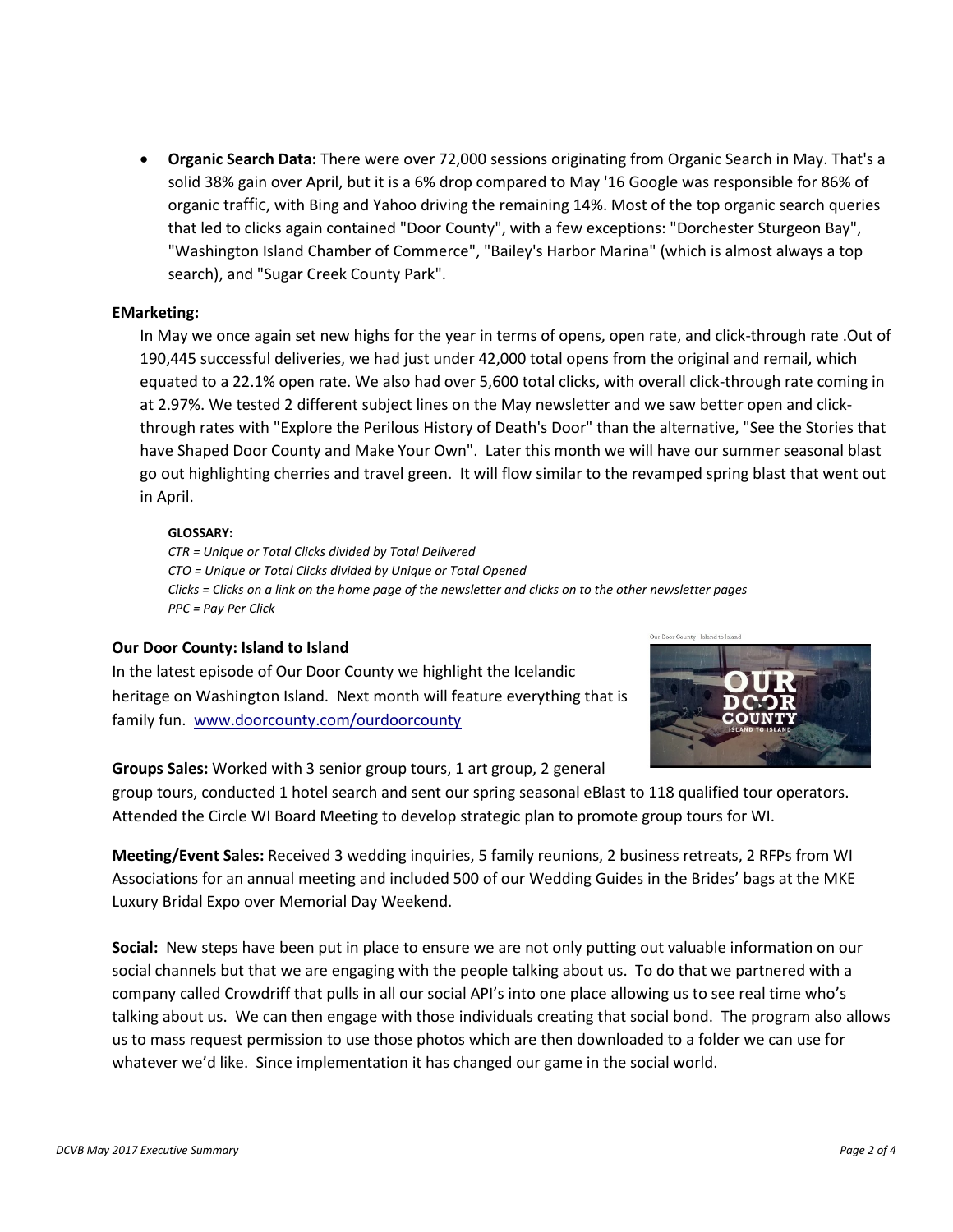

- **Facebook:** Facebook video had 278,600 views, this included our social media buy on Hulu and YouTube.. Facebook Friend impressions in May was 21 million, and Likes reached 91,133.
- **Twitter:** Over 5.23 million impressions came in on Twitter. We currently have 5,534 followers.
- **Instagram:** Our audience continues to grow. As of June 1 we have 21,993 followers vs the 9,387 in 2016.

#### **Media:**

• Our media buy brought us 21.7 million impressions. In April we had media running in Brand USA's 2017 guide, Facebook/Instagram/Twitter targeting Lead Generation, Google Adwords, Display Interactive, Beloit Visitor Center and WI Tourism Travel Guide. We are now running across all channels including online video, broadcast, cable and outdoor display interactive. VG requests from our Chicago TV buy have been flooding in.

**Visitor Guide:** Hard copy visitor guide requests and online visitor guide visits (combined total) for May 2017 were 6,319 with almost an equal 50/50 split.